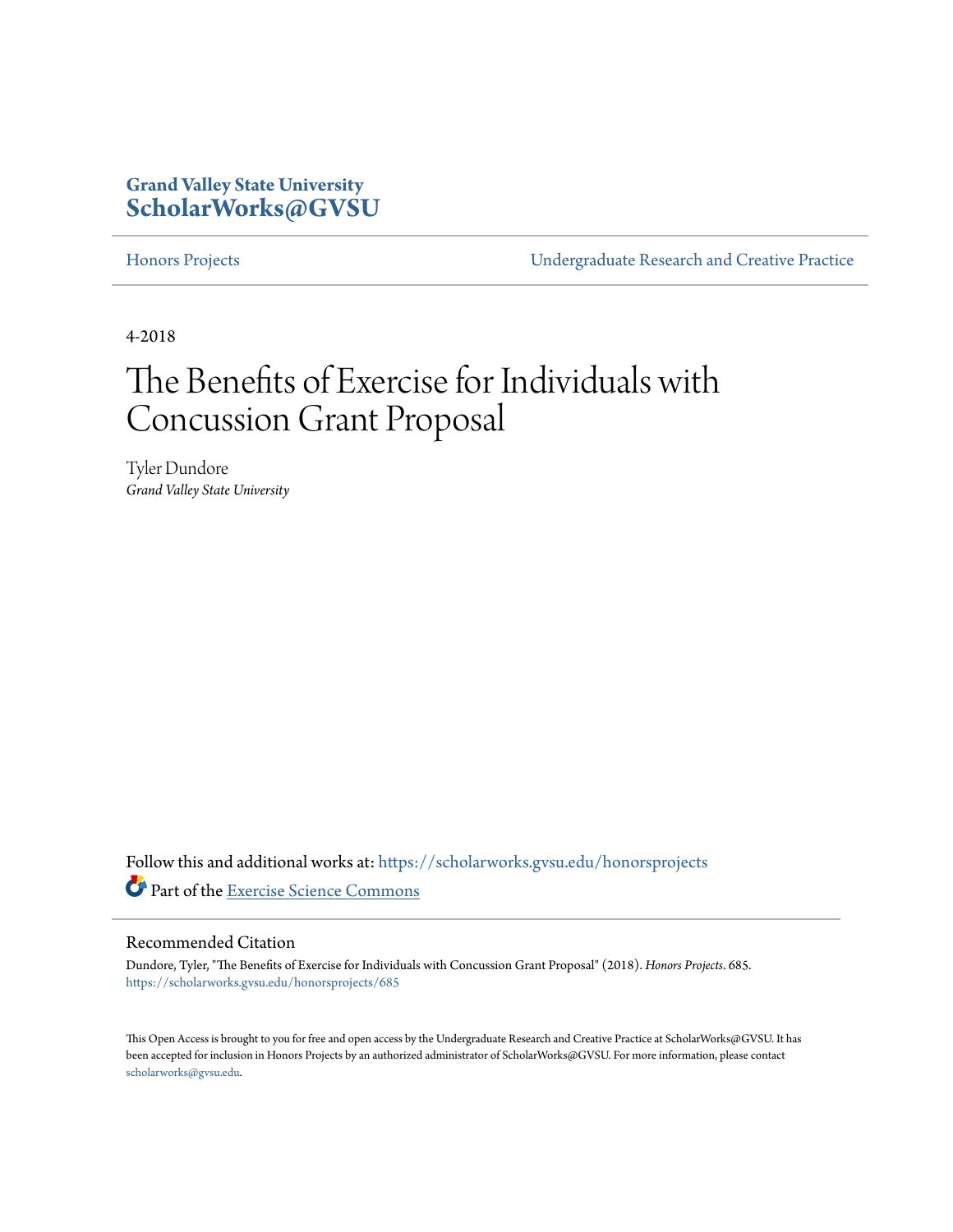| PI: Dundore, Tyler M.                              |                           | Title: The Benefits of Exercise for Individuals                                       |               |
|----------------------------------------------------|---------------------------|---------------------------------------------------------------------------------------|---------------|
|                                                    |                           | with Concussion                                                                       |               |
| <b>Competition ID: NFL Funding Opportunity</b>     |                           | FOA Title: Innovative Translational Research<br>on Concussion and Comorbid Conditions |               |
| <b>Organization: Grand Valley State University</b> |                           | Department: Movement Science                                                          |               |
| <b>Subtotal Direct Costs:</b>                      |                           | Animals: N                                                                            |               |
| Year 1: \$37,193.40                                |                           | Humans: Y                                                                             |               |
| Year 2: \$28719.65                                 |                           | Clinical Trial: N                                                                     |               |
| Total: \$65913.05                                  |                           | New Investigator: Y                                                                   |               |
|                                                    |                           |                                                                                       |               |
| Senior/Key Personnel                               | Organization              |                                                                                       | Role Category |
| Tyler M. Dundore                                   | <b>Grand Valley State</b> |                                                                                       | PI            |
|                                                    | University                |                                                                                       |               |
| Kimbo Yee, Ph.D                                    | <b>Grand Valley State</b> |                                                                                       | $Co-PI$       |
|                                                    | University                |                                                                                       |               |

| Principal Investigator Contact Information |  |                 |                     |                    |                 |
|--------------------------------------------|--|-----------------|---------------------|--------------------|-----------------|
| First Name: Tyler<br>Middle Name: M.       |  |                 |                     | Last Name: Dundore |                 |
| Street: 1 Campus Dr.   City: Allendale     |  | State: Michigan |                     |                    | Zip Code: 49401 |
| Email: dundoret@mail.gvsu.edu              |  |                 | Phone: 269-370-3064 |                    |                 |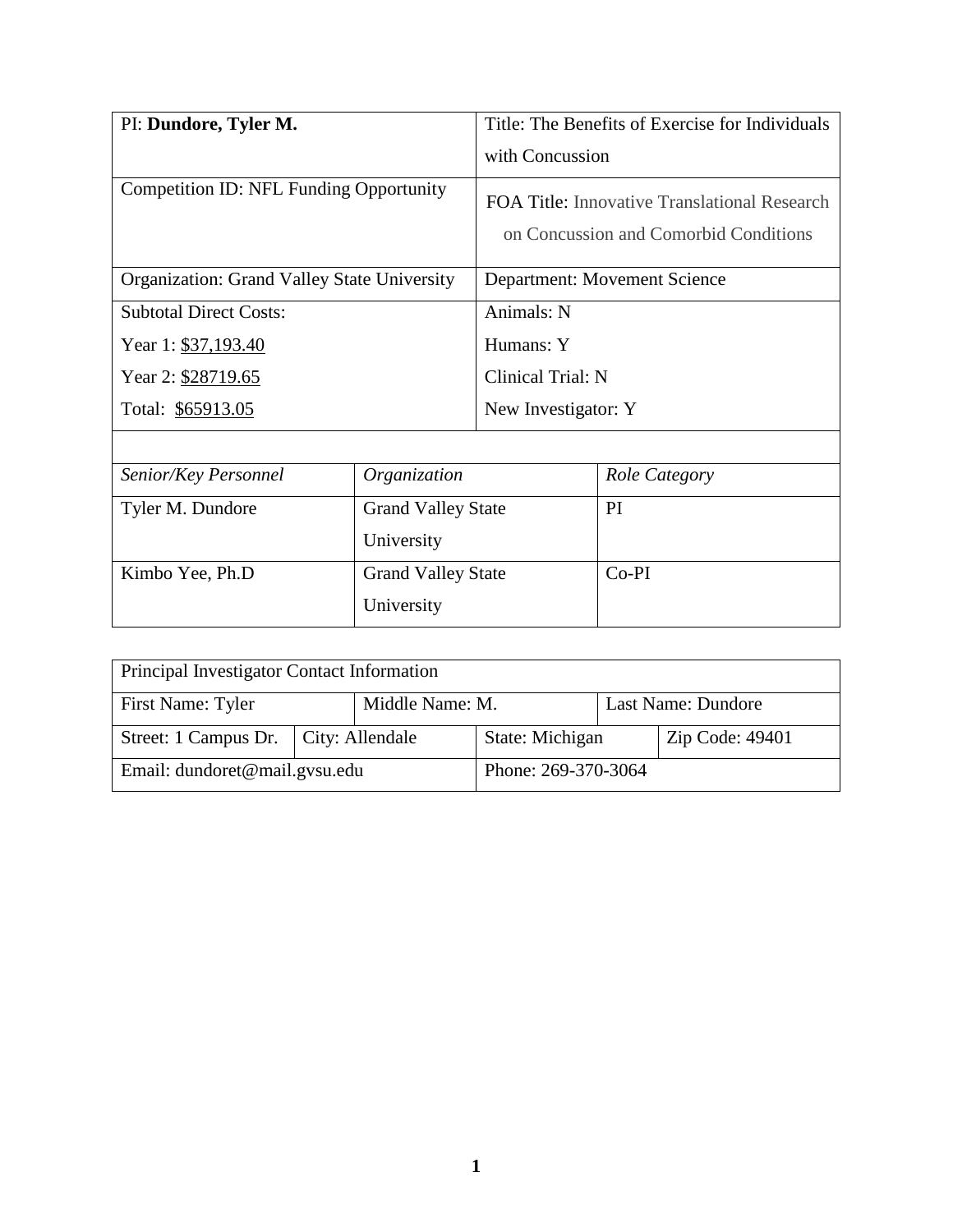# **NFL Innovative Translational Research on Concussion and Comorbid Conditions Grant Proposal Table of Contents**

|                                                                 | Page Numbers   |
|-----------------------------------------------------------------|----------------|
| <b>Cover Page</b>                                               |                |
| <b>Table of Contents</b>                                        | $\overline{2}$ |
| Technical research project summary                              | 3              |
| Lay research project summary and big picture impact             | $\overline{4}$ |
| Research project description                                    | 5              |
| Research project summary and description references             | 7              |
| Biographical-sketch                                             | 8              |
| Facilities, equipment, and leverage (training to use equipment) | 9              |
| <b>Budget</b>                                                   | 10             |
| Appendix                                                        | 12             |
|                                                                 |                |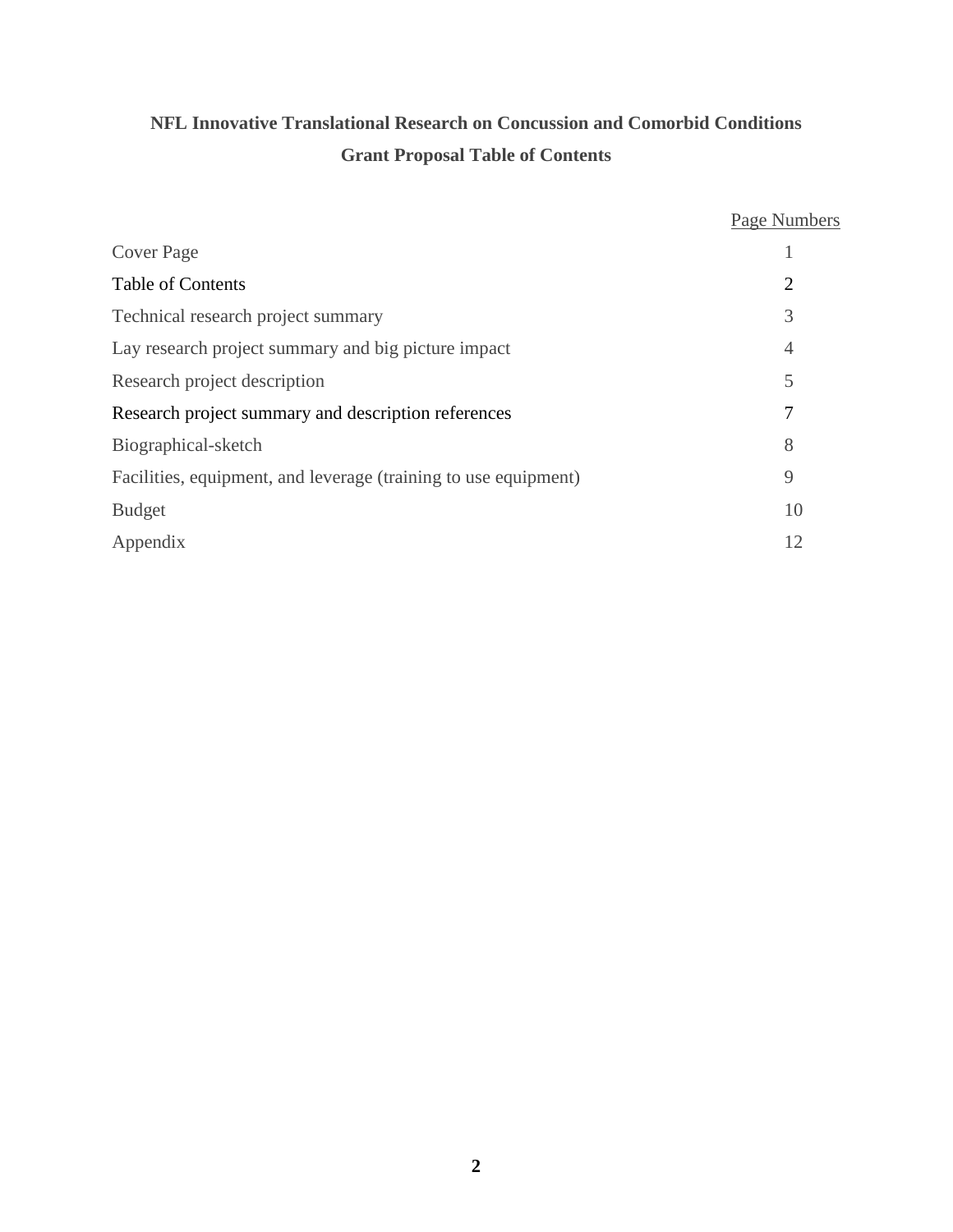# **Technical Project Summary/Abstract**

Concussions are an issue in many sports at both the amateur and professional level. In 2015, 43.5% of athletes across all age groups and sexes that sustained a concussion returned to sport too soon<sup>1</sup>. In the past, patients with a concussion were told to restrict physical and cognitive activities until they are asymptomatic<sup>2</sup>. Recently, research about concussion recovery has shown that a rest period beyond 1-2 days' post-concussion can be more detrimental to recovery than beneficial<sup>3</sup>.

The Buffalo Concussion Treadmill Test (BCTT) has been used to study the effects of exercise on individuals with post-concussion syndrome<sup>3</sup>. However, little research using the BCTT or other methods has examined the effect of exercise on recovery from acute concussions. The BCTT is the only method currently available to assess concussion severity, determine exercise tolerance, and predict when an athlete may safely return to  $play<sup>3</sup>$ .

In addition to human studies, animal models have researched the effect of voluntary exercise on markers of brain health and recovery. These include cerebral blood flow  $(CBF)^3$ , blood levels of carbon dioxide  $(CO_2)^3$ , adrenocorticotrophic hormone  $(ACTH)^4$ , and brain-derived neurotrophic factor (BDNF)<sup>4,5</sup>. When a concussion occurs, blood levels of these hormones decrease, a severe issue in the brain healing process.

This study will examine NCAA Division II varsity and club sport athletes in the acute stages of concussion recovery at a university in the Midwestern United States. Levels of  $CO<sub>2</sub>$ , ACTH, and BDNF in the blood will be measured as well as CBF. The BCTT will initially be used to identify exercise tolerance and to develop an individualized exercise recovery protocol. Athletes will follow up before returning to practice to repeat the BCTT protocol in order to evaluate if they have recovered. The purpose of this study is to determine if voluntary exercise is more effective than rest for returning athletes to play during the acute stages of a concussion.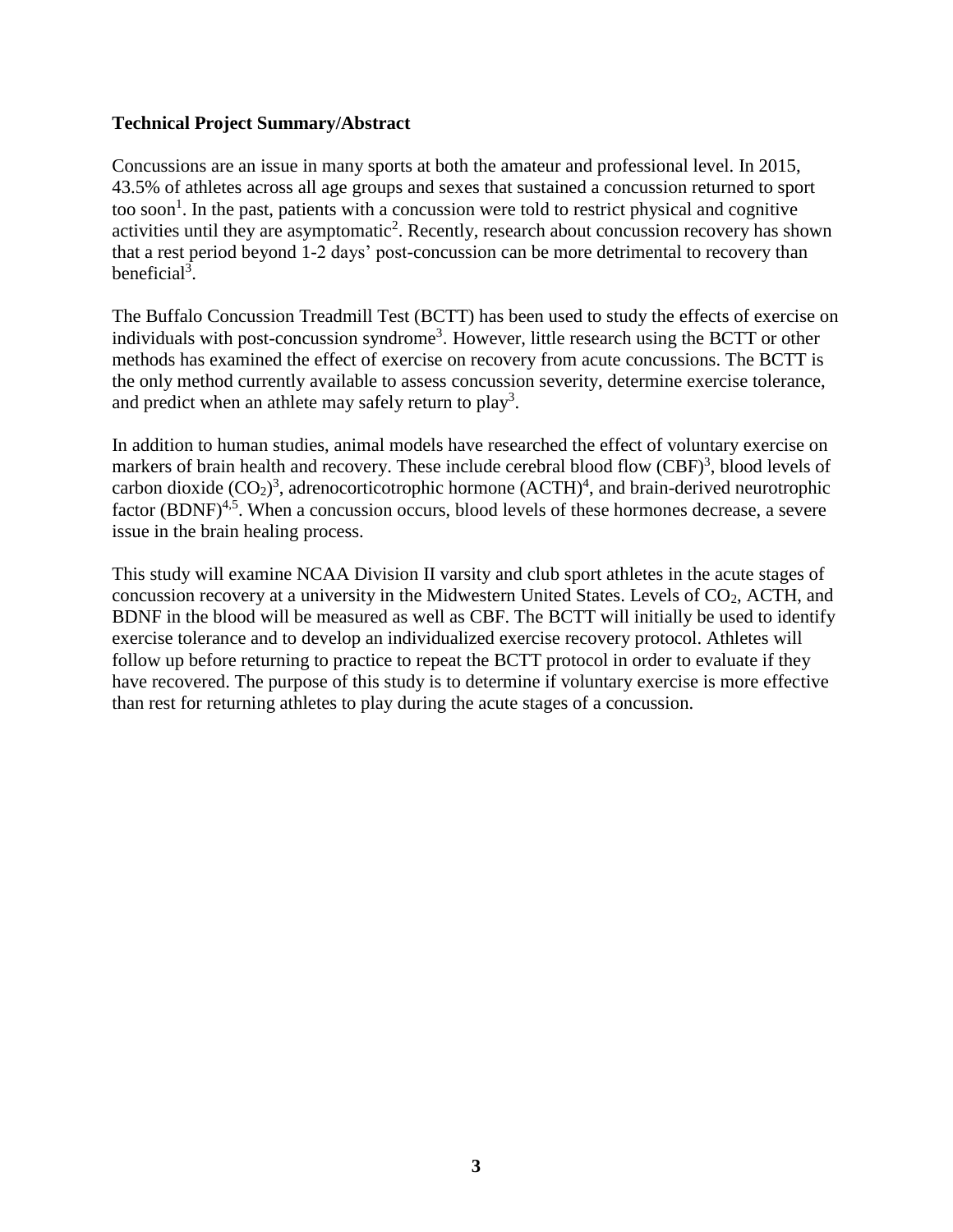## **Lay research project summary and big picture impact**

Exercise has been shown to have a positive impact on concussion recovery in individuals with Post-concussion syndrome (PCS, having concussion symptoms lasting longer than  $4-6$  weeks)<sup>3</sup>. However, little research has looked at the physiological level on the effect that voluntary exercise has on recovery from a concussion in the acute stages.

This study will examine NCAA Division II varsity and club sport athletes in the acute stages of concussion recovery at a university in the Midwestern United States. Since there is likely a therapeutic window of when exercise can be implemented to help individuals recover from concussion based on severity<sup>4</sup>, the BCTT will initially be used to identify exercise tolerance at different time intervals and to develop an individualized exercise recovery protocol. Various physiological markers will be measured throughout the BCTT to monitor exercise tolerance. Athletes will repeat the BCTT protocol to evaluate if they have recovered before returning to practice. The purpose of this study is to determine if voluntary exercise is more effective than rest for returning athletes to play during the acute stages of a concussion.

This project is important because it could revolutionize how recovery from concussion is implemented. If the physiologic markers match the stages of the recovery protocol utilized, the procedure could be used to create a safer and more effective return to play protocol. The procedure used to rehabilitate and monitor individuals in this study is very simple to administer and requires commonplace equipment<sup>3</sup>. Having this screening tool available will allow healthcare providers, coaches, and parents alike to stop guessing when an athlete can return to play after a concussion. Instead, they will be able to closely monitor an athlete's recovery and get them back in the game when it is determined that their brain is physiologically ready to handle their sport.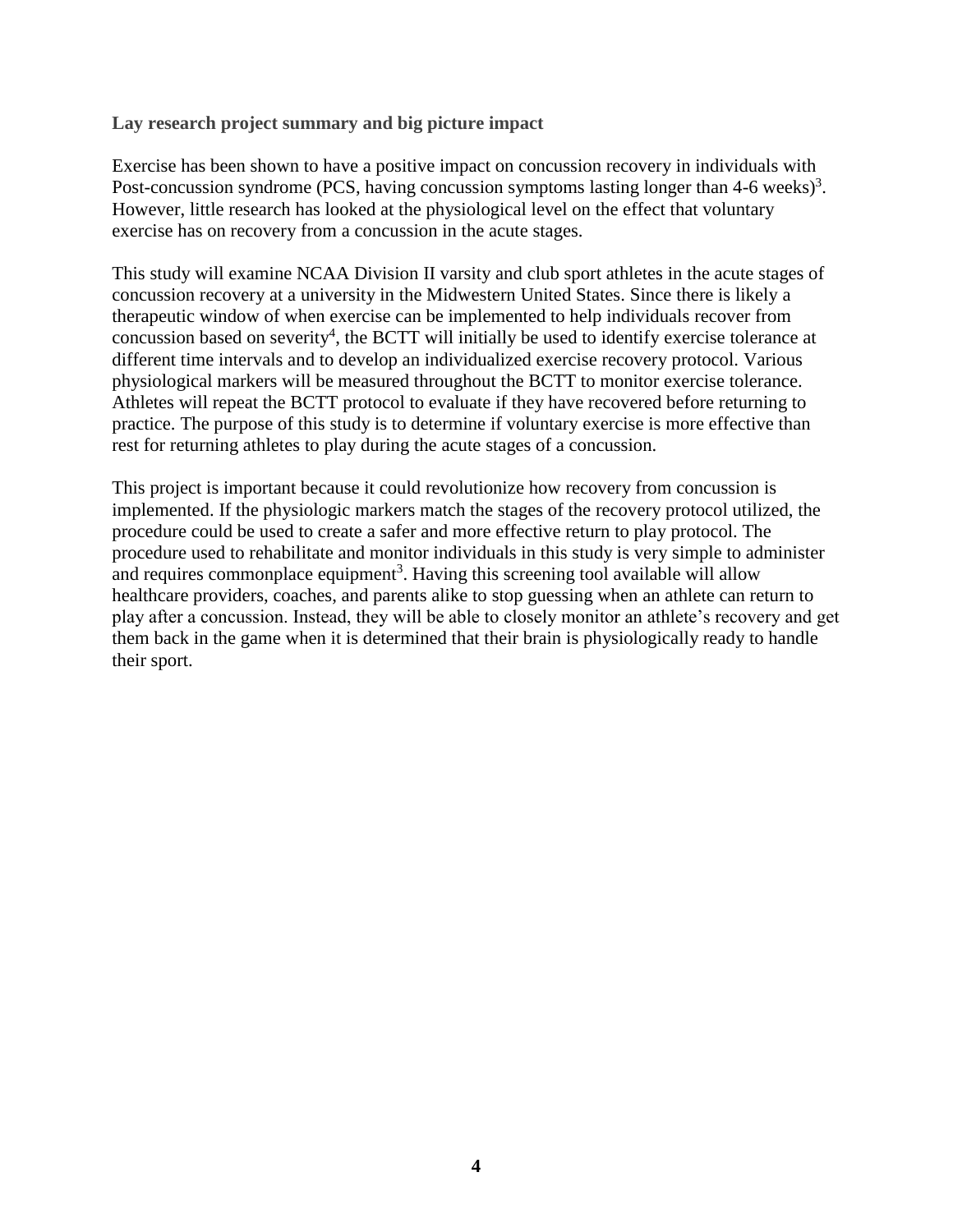# **Research Project Description**

## Collection of Subjects

This project will examine NCAA Division II athletes and their peers who sustain a concussion that play club sports at a Midwestern university. These athletes will be recruited when a concussion is either self-reported or diagnosed by a health professional within one day of the head trauma. These patients and/or their medical provider will contact the PI directly after the diagnosis for inclusion into the study. Before an athlete may begin the BCTT, they will be examined by the physician on staff to verify that they do have a concussion.

### The Buffalo Concussion Treadmill Test (BCTT)

After the individuals have rested for one day and voluntarily want to resume exercise, they will do the BCTT. The BCTT is based on the Balke Protocol which uses a gradual increase in workload over time. The heart rate (HR) and blood pressure (BP) recorded at the threshold of symptom exacerbation becomes the basis of the individualized exercise program for the patient. The contraindications to performing the BCTT are those that typically would contraindicate a cardiac stress test with a couple of additions. Figure 1 shows the absolute and relative contraindications<sup>3</sup>.

The speed at the start of the test is 3.6 mph at 0% incline for the first minute. However, the starting speed can be increased to comfort for taller or athletic patients and reduced for shorter or sedentary patients. The incline is increased by 1% at minute 2 and by 1% each minute thereafter while maintaining the same speed until maximum incline is reached or the subject cannot continue. Rating of perceived exertion (RPE, Borg Scale) and symptoms are assessed every minute. HR (measured by Polar HR monitor) and BP (measured by automated BP cuff) are determined every 2 minutes. The test is stopped at a significant exacerbation of symptoms (defined as  $\geq$ 3 points from that day's pre-treadmill test resting overall symptom score on a 1- to 10-point visual analog scale (VAS), Figure 2) or at exhaustion (RPE of 19 to 20). If the patient reaches maximum incline and can still continue (not at RPE 19 or 20 or exacerbation of symptoms), the speed is increased by 0.4 mph for each subsequent minute until stopping criteria are fulfilled. Patients with significant pretest resting symptoms (i.e.,  $\geq$ 7 on the pretest VAS) may not perform the test<sup>6</sup>.

# Physiological Markers

Various animal models of experiments studying the effect of exercise on concussions in the acute and long-term stages of injury have measured various hormones/molecules in the blood as well as cerebral blood flow (CBF) to measure the physiological changes that exercise has on the brain after a concussion. Brain Derived Neurotrophic Factor (BDNF) is a hormone that facilitates the synapse and regulates neurotransmitter release, which has been associated with cognitive function enhancements. BDNF has been shown to facilitate recovery from traumatic brain injury in rats after voluntary exercise following a delayed-recovery period<sup>4</sup>. Conversely, adrenocorticotropic hormone (ACTH) is a hormone that regulates cortisol, controls the body's stress response, a mechanism that does not promote healing, and actually suppresses BDNF release. After a traumatic brain injury, animal models show an increase in ACTH if forced to exercise. In those that chose to exercise voluntarily, only an increase in BDNF was seen, and these animals healed promptly<sup>4</sup>.

Experimental studies have shown that some patients with Post-concussion syndrome (PCS) have a symptom-limited response to exercise. This was due to several factors, including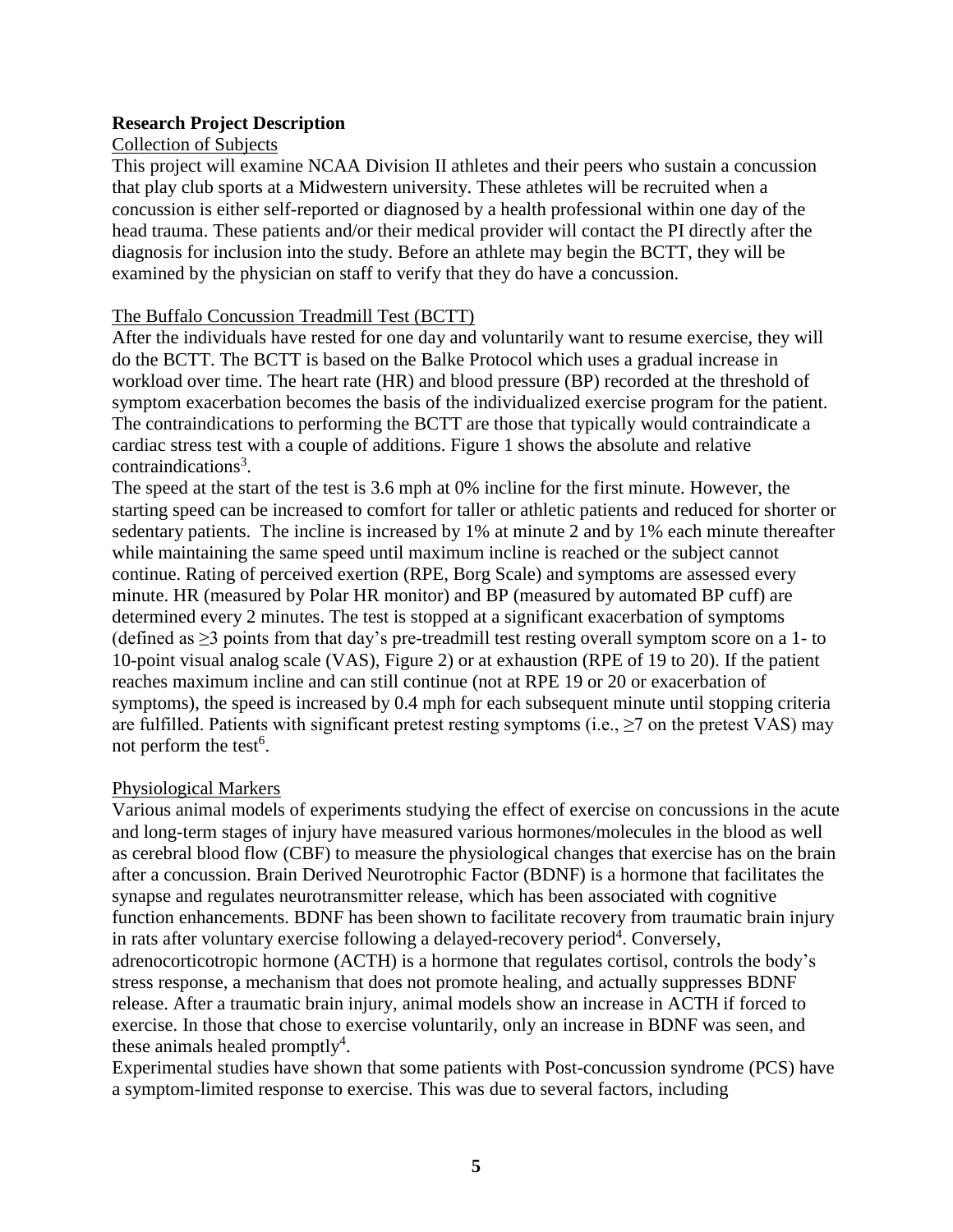disproportionately increased cerebral blood flow compared to the exercise intensity. In addition, female athletes with PCS had abnormal  $CO<sub>2</sub>$  sensitivity during exercise that led to hypoventilation and elevated  $CO<sub>2</sub>$  levels. However, when a program of subthreshold aerobic exercise treatment was used,  $CO<sub>2</sub>$  sensitivity and exercise tolerance normalized compared to a control group<sup>3</sup>.

While performing the BCTT, this study will also measure the physiological changes that occur in the athletes during exercise. In addition to HR and BP which must be measured in the BCTT protocol,  $CBF<sup>7</sup>$ , and blood levels of  $CO<sub>2</sub>$ , ACTH, and BDNF will be measured throughout the test. This will be done for safety, as well as to make sure that patients have healed when they are retested after they report being symptom free and starting the RTP.

# RTP Exercise Prescription

The researchers who developed the BCTT also created an exercise prescription which involves performing aerobic exercise (on a stationary bicycle) at 80% of threshold HR achieved on the BCTT for 20 minutes, once per day, for 5 to 6 days per week using a heart rate monitor to track HR. The individuals are instructed to terminate a session if they become asymptomatic or when they have exercised for 20 minutes, whatever comes first. To progress individuals back to play, patients can increase their HR by 5-10 bpm every 1-2 weeks if asymptomatic throughout. This prescription also gives an objective physiological guideline of when to start the RTP process (Figure 3). Physiological resolution of a concussion is defined as "the ability to exercise at 85- 90% of age-predicted maximum HR for 20 minutes without exacerbation of symptoms for several days in a row"<sup>3</sup>. Once this occurs, the individual can begin performing sport-specific exercises and finish the return to sport protocol.

# Study Timeline

The following timeline will be followed in this study:

- Following at least 1 day of rest after an athlete sustains a concussion, they may do the BCTT if they choose to volunteer.
- Athlete is given individualized RTP exercise prescription and follows as directed.
- When an athlete can exercise at 85-90% of age-predicted maximum HR for 20 minutes on their own without symptom exacerbation for at least 3 days in a row, they may begin the RTP process (Figure 4).
- Prior to returning to practice, athlete performs BCTT one more time to evaluate recovery.
- If the athlete achieves 85-90% of age-predicted maximum HR on BCTT, CBF, blood CO2 and ACTH levels are at normal ranges, the athlete may fully return to play.

# Project Milestones

- April 1, 2018: Information about the study and recruitment of subjects sent out to all varsity athletics coaches as well as club and recreational sports directors, coaches, and players. Referees and medical professionals also notified in surrounding area to report concussions. This reminder is continually sent monthly as a reminder to report.
- April 1, 2018: All lab materials purchased and set up, begin collection of subjects.
- January 1, 2019: 50 athletes tested/returned to play.
- January 1, 2020: 100 athletes tested/returned to play.
- April 1, 2020: Study concludes.
- June 1, 2020: Data analyzed, manuscript of study findings written.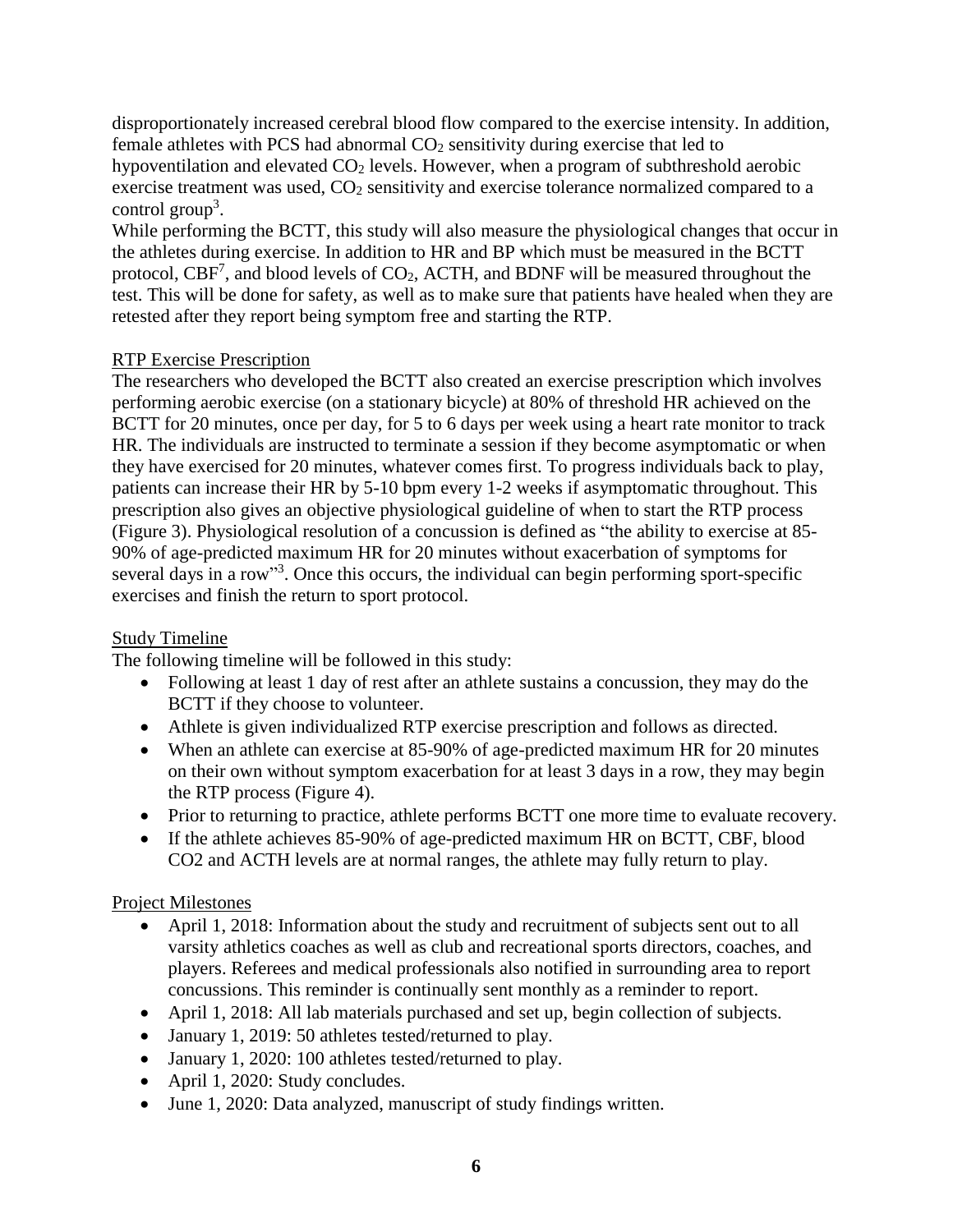# **References**

- 1. Carson, J.D., Chatterjee, A., Frémont, P., Garel, A., Kraft, S.A., Lawrence, D.W., … & Thornton, J.S. (2015). Premature return to play and return to learn after a sport-related concussion: Physician's chart review. *Can. Fam. Physician, 60*(6), 310-315.
- 2. Aubry, M., Cantu, B., Dvořák, J., Echemendia, R. J., McCrory, P., Meeuwisse, W.H., … & Turner, M. (2013). Consensus statement on concussion in sport: the 4th International Conference on Concussion in Sport held in Zurich, November 2012. *British Journal of Sports Medicine. 47*(5). doi: 1136/bjsports-2013-092313.
- 3. Leddy, J., Hinds, A., Sirica, D., & Willer, B. (2015). The Role of Controlled Exercise in Concussion Management. *PM&R, 8*(3). doi: 10.1016/j.pmrj.2015.10.017.
- 4. Griesbach, G. S., Hovda, D. A., Nair, S., & Tio, D. L. (2014). Recovery of Stress Response Coincides with Response to Voluntary Exercise after Traumatic Brain Injury. *Journal of Neurotrauma. (31)*7, 674-682. Doi: 10.1089/neu.2013.3151
- 5. Gomez-Pinilla, F., Griesbach, G. S., & Hovda, D. A. (2007). Time Window for Voluntary Exercise-Induced Increases in Hippocampal Neuroplasticity Molecules after Traumatic Brain Injury is Severity Dependent. *Journal of Neurotrauma 24*(7), 1161- 1171. Doi: 10.1089/neu.2006.0255
- 6. Leddy, J. & Willer, B. (2013). Use of Graded Exercise Testing in Concussion and Return-to-Activity Management. *Current Sports Medicine Reports 12*(6). American College of Sports Medicine.
- 7. Kim, M. N., Durduran, T., Frangos, S., Edlow, B. L., Buckley, E. M., Moss, H. E., … Kofke, W. A. (2010). Noninvasive Measurement of Cerebral Blood Flow and Blood Oxygenation Using Near-Infrared and Diffuse Correlation Spectroscopies in Critically Brain-Injured Adults. *Neurocritical Care*, *12*(2), 173–180.<http://doi.org/10.1007/s12028-> 009-9305-x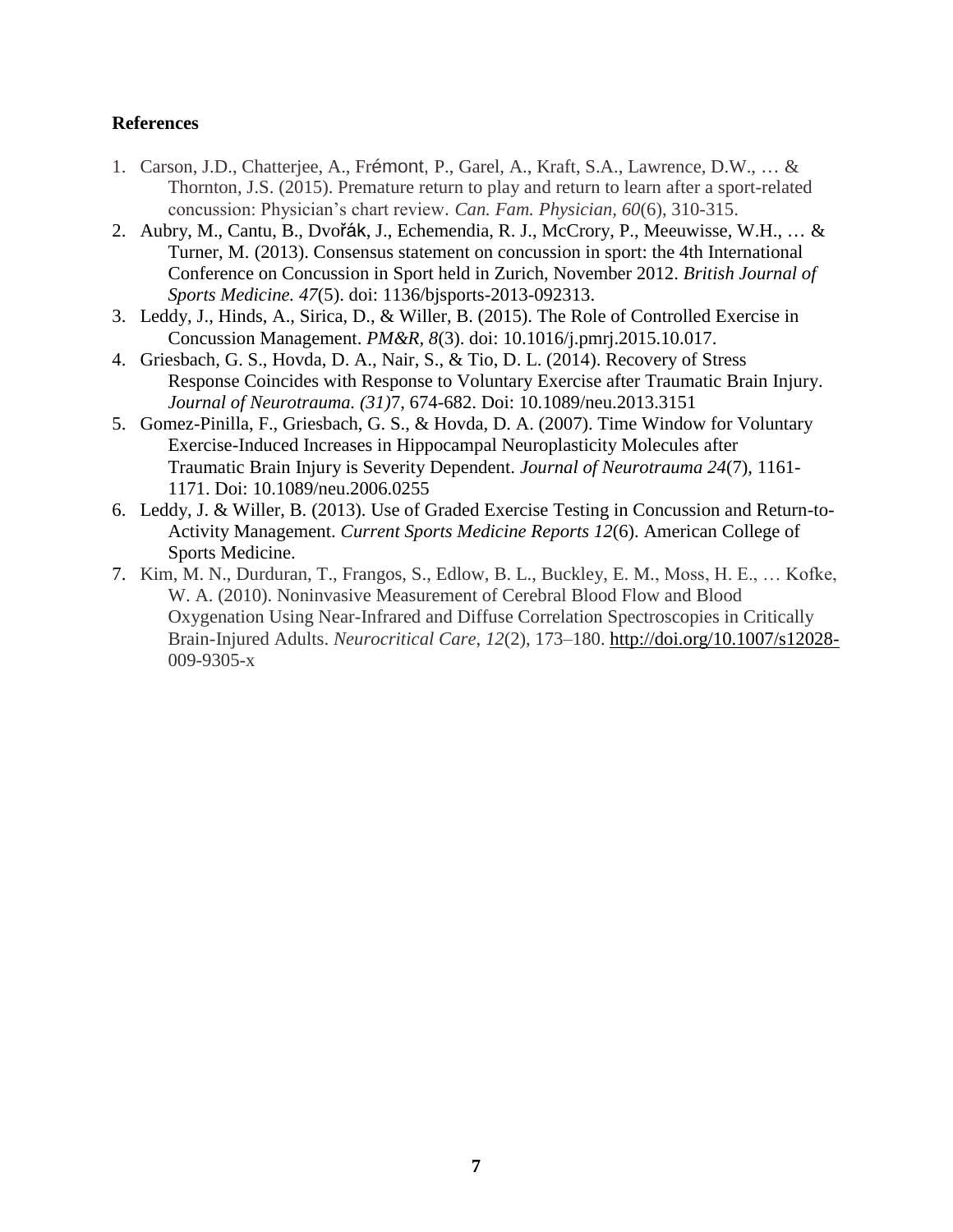# **Biographical Sketch**

# Name: Tyler Dundore

I am a student at Grand Valley State University (GVSU) and will graduate in April of 2018. I have worked in two different exercise science research labs. I am a co-author of the paper *Effect of Bench Press Load Knowledge on Repetitions, Rating of Perceived Exertion, and Attentional Focus* published in the Journal of Strength and Conditioning. I presented this research at the American College of Sports Medicine national conference in June of 2017. In addition, I have also done research in a microbiology lab on GVSU's campus where I became proficient in bench work. Through a number of classes, I have received training on how to use all equipment in GVSU's Human Performance Lab including all exercise machines, metabolic cart, and blood glucose/lactic acid measurements. I am a member of GVSU's Honors College, and have been awarded several grants and scholarships towards my undergraduate education. I will continue my education during the fall of 2018 working towards a Master's of Science in Exercise Physiology.

Name: Kimbo Yee, Ph.D

Kimbo Yee is a Visiting Professor of Exercise Science at Grand Valley State University. He majored in Kinesiology at Michigan State University and received a PhD in Kinesiology from Michigan State University in 2015 prior to joining GVSU. His research interests include examining the obesogenic family and home environment of children and adolescents, school and family-based healthy lifestyle interventions, and physical activity measurement. He has numerous first author and co-authored publications in several journals across the fields of Exercise Science.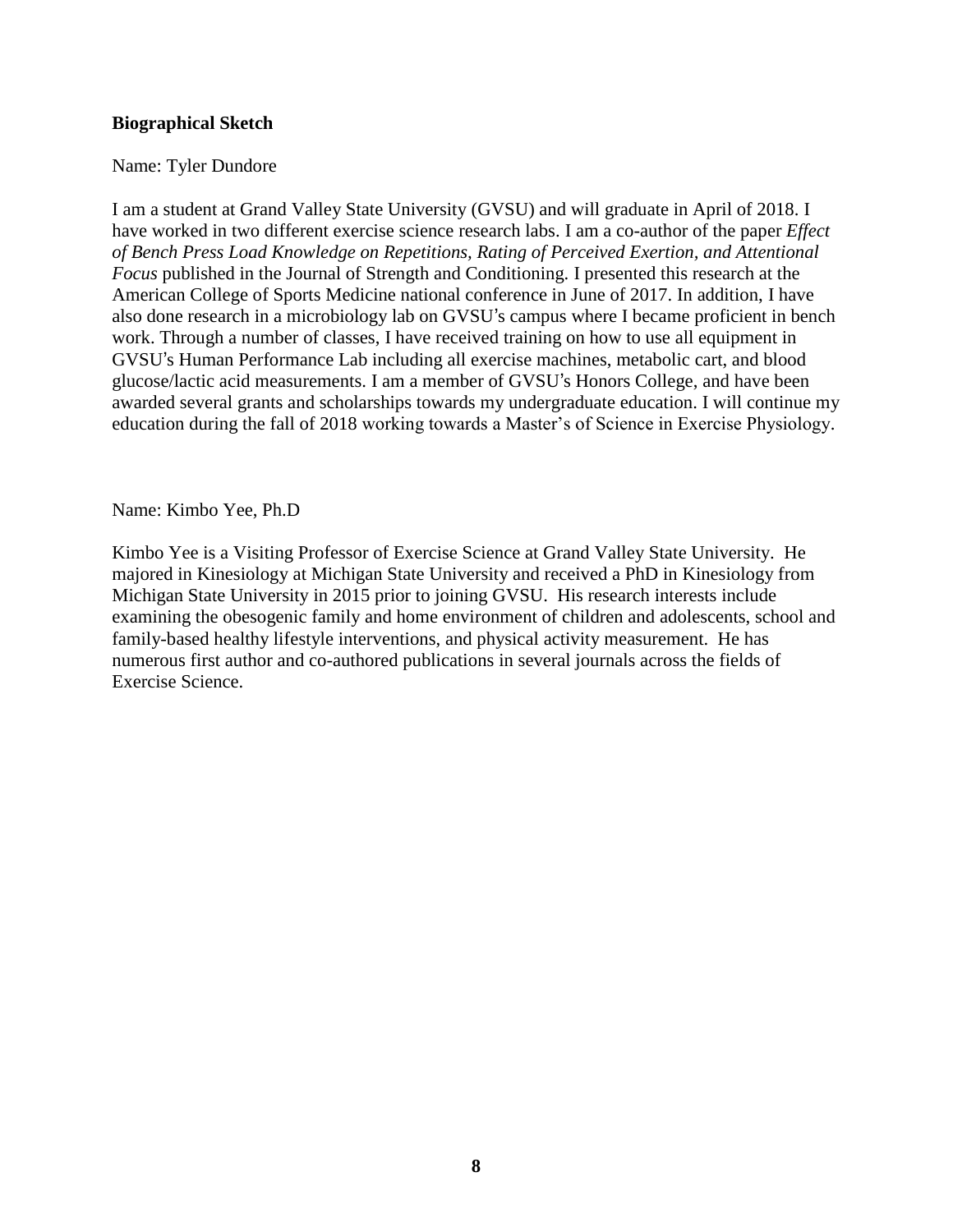# **Facilities**

# Facilities

This study will take place in Grand Valley State University's Human Performance Lab. This is a shared space among all exercise science faculty and is also used for classes. The Exercise Science Department has shared office space available for graduate assistants. Dr. Yee has his own office space in the Exercise Science Department. GVSU's recreation center is included in all student's tuition and has stationary bicycles for use by students participating in this study.

# Equipment

The Human Performance Lab contains a Woodway Pro Treadmill with safety harness, its incline and speed are able to be adjusted as needed in the BCTT. There are also three computers available for use in the lab that can be used for the collection of data. The lab also contains a -80°C freezer (ThermoFisher Scientific) to store biological samples as needed. GVSU also owns a microplate reader capable of reading plates at a wavelength of 450nm which is needed for the BDNF assay.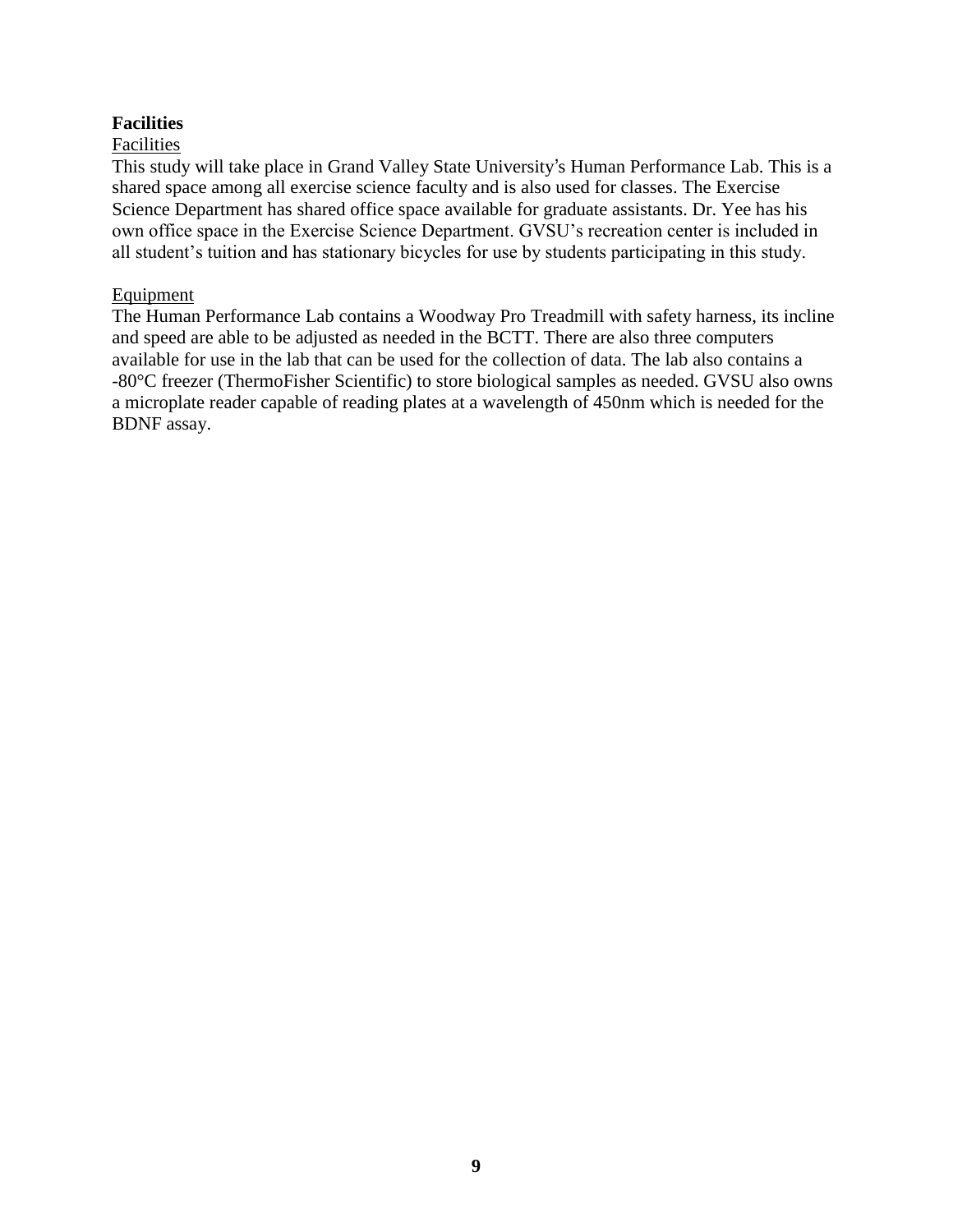# **Budget**

| Item                                                                                            | Company                                        | Use                                         | Number of<br>Units | Cost per<br>Unit | <b>Total Cost</b> |
|-------------------------------------------------------------------------------------------------|------------------------------------------------|---------------------------------------------|--------------------|------------------|-------------------|
| <b>Automated Blood</b><br><b>Pressure Monitor</b>                                               | Omron<br>Healthcare,<br>Inc., Lake             | Monitor<br><b>Blood</b><br>Pressure         | 1                  | \$50             | \$50              |
|                                                                                                 | Forest, IL                                     |                                             |                    |                  |                   |
| H10 Heart Rate<br>Sensor                                                                        | Polar Electro,<br><b>USA</b>                   | Monitor<br><b>Heart Rate</b>                | 5                  | \$90             | \$450             |
| Nonin 9843<br><b>Handheld Pulse</b><br>Oximeter with<br>$CO2$ detector<br>without alarm         | <b>Tiger Medical</b><br>Inc.,<br>Irvington, NJ | Measure<br>Blood CO <sub>2</sub><br>Levels  | $\mathbf{1}$       | \$1100           | \$1100            |
| AvaSpec-<br>Mini2048CL-<br><b>OEM</b>                                                           | Avantes,<br>Louisville,<br>CO                  | Measure<br>Cerebral<br><b>Blood</b><br>Flow | $\mathbf{1}$       | \$2,280          | \$2,280           |
| 100um slit<br>installed in<br>AvaSpec-Mini<br>Spectrophotometer                                 | Avantes,<br>Louisville,<br>CO                  | Measure<br>Cerebral<br><b>Blood</b><br>Flow | $\mathbf{1}$       | \$152            | \$152             |
| Detector<br><b>Collection Lens</b><br>for AvaSpec-Mini<br>Spectophotometer                      | Avantes,<br>Louisville,<br>CO                  | Measure<br>Cerebral<br><b>Blood</b><br>Flow | $\mathbf{1}$       | \$161.50         | \$161.50          |
| Order sorting filter<br>$(600nm)$ for<br>AvaSpec-Mini<br>Spectophotometer                       | Avantes,<br>Louisville,<br>CO                  | Measure<br>Cerebral<br><b>Blood</b><br>Flow | $\mathbf{1}$       | \$52.25          | \$52.25           |
| AvaSphere-50-LS-<br>HAL-12V<br><b>Integrating Sphere</b><br>with Halogen<br><b>Light Source</b> | Avantes,<br>Louisville,<br>CO                  | Measure<br>Cerebral<br><b>Blood</b><br>Flow | $\mathbf{1}$       | \$2,420          | \$2,420           |
| FC-UVIR200-2-<br><b>BX</b> Fiber Optic<br>Cable                                                 | Avantes,<br>Louisville,<br>CO                  | Measure<br>Cerebral<br><b>Blood</b><br>Flow | $\mathbf{1}$       | \$190            | \$190             |
| Raspberry Pi Zero<br>W                                                                          | Adafruit, New<br>York City,<br>New York        | Measure<br>Cerebral<br><b>Blood</b><br>Flow | $\mathbf{1}$       | \$10             | \$10              |
| Human BDNF<br>Sandwich ELISA<br>5 Plate Kit                                                     | RayBiotech,<br>Norcross, GA                    | Measure<br><b>BDNF</b><br>Levels            | $\mathbf{1}$       | \$1608           | \$1608            |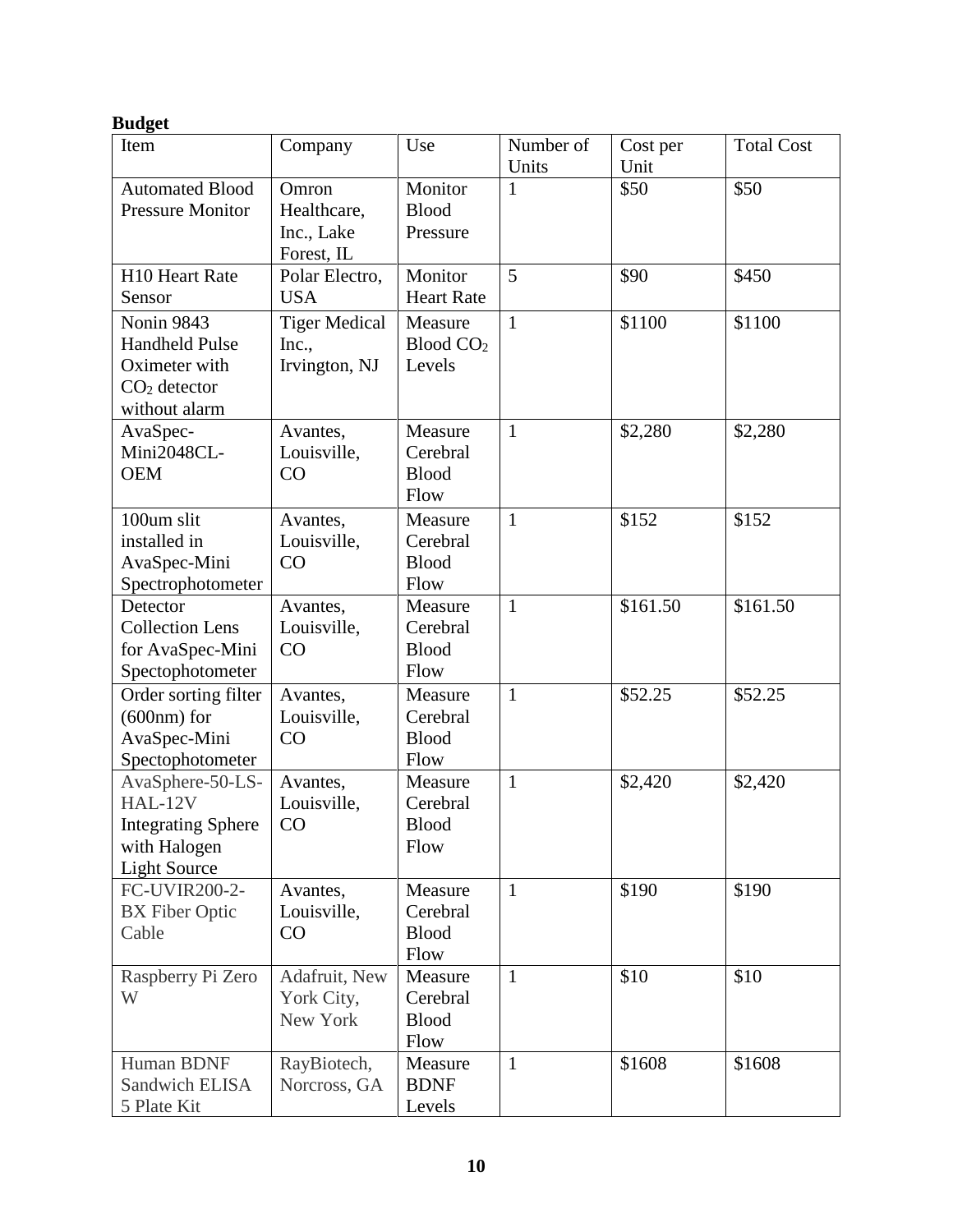| <b>ACTH Blood</b> | Spectrum            | Measure                                                  | 30      | \$81.31     | \$2439.30   |
|-------------------|---------------------|----------------------------------------------------------|---------|-------------|-------------|
| $Draw + Analysis$ | <b>Health Grand</b> | <b>ACTH</b>                                              |         |             |             |
|                   | Rapids              | Levels                                                   |         |             |             |
| Stipend           | \$25/hr             | $20$ hrs/wk                                              | 2 years | \$25,000/yr | \$50,000    |
| Miscellaneous     | Various             | nitrile<br>gloves,<br>paper, ink,<br>electricity,<br>etc | N/A     | N/A         | \$5000      |
| <b>Total</b>      |                     |                                                          |         |             | \$65,913.05 |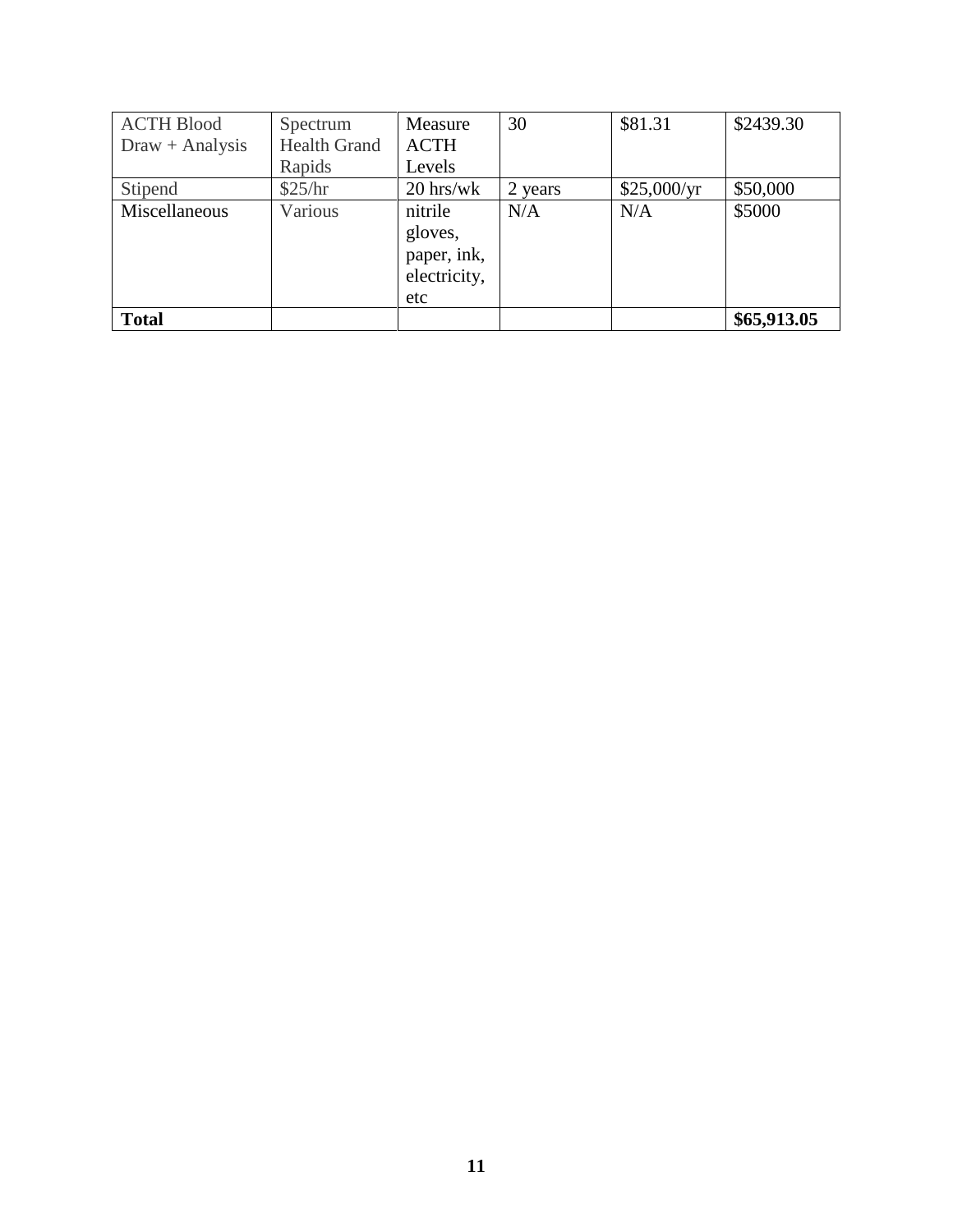# **Appendix**

*Figure 1: Abosulte and Relative Contraindications to the Buffalo Concussion Treadmill Test*

|                            | ADSOLULE and relative contraindications to the buriald concussion freadmilt rest                                                                                                                                                          |
|----------------------------|-------------------------------------------------------------------------------------------------------------------------------------------------------------------------------------------------------------------------------------------|
| Absolute contraindications |                                                                                                                                                                                                                                           |
| History                    | Unwilling to exercise                                                                                                                                                                                                                     |
|                            | Increased risk for cardiopulmonary disease as defined by the American College of Sports Medicine*                                                                                                                                         |
| Physical examination       | Focal neurologic deficit                                                                                                                                                                                                                  |
|                            | Significant balance deficit, visual deficit, or orthopedic injury that would represent a significant risk for<br>walking/running on a treadmill                                                                                           |
| Relative contraindications |                                                                                                                                                                                                                                           |
| History                    | B-blocker use                                                                                                                                                                                                                             |
|                            | Major depression (may not comply with directions or prescription)                                                                                                                                                                         |
|                            | Does not understand English                                                                                                                                                                                                               |
| Physical examination       | Minor balance deficit, visual deficit, or orthopedic injury that increases risk for walking/running on a treadmill<br>Resting systolic BP $>$ 140 mm Hg or diastolic BP $>$ 90 mm Hg<br>Obesity: body mass index $>$ 30 kg/m <sup>2</sup> |

Absolute and relative contraindications to the Buffale Consussion Treadmill Test

 $BP = blood pressure.$ 

\* Individuals with known cardiovascular, pulmonary, or metabolic disease; signs and symptoms suggestive of cardiovascular or pulmonary disease; or individuals ≥45 years who have more than one risk factor, including (1) family history of myocardial infarction, coronary revascularization, or sudden death before age 55 years; (2) cigarette smoking; (3) hypertension; (4) hypercholesterolemia; (5) impaired fasting glucose level; or (6) obesity (body mass index  $\geq$  30 kg/m<sup>2</sup>).

#### *Figure 2: Symptom Rating Scale*







Use of the BCTT and exercise prescription for RTA in physiologic PCD. APMHR, age-predicted maximum HR. \*After 3 wk of symptoms. \*\*5 bpm for nonathletes; 10 bpm for athletes. To obtain a more precise target HR, consider repeating the BCTT every 2 wk.